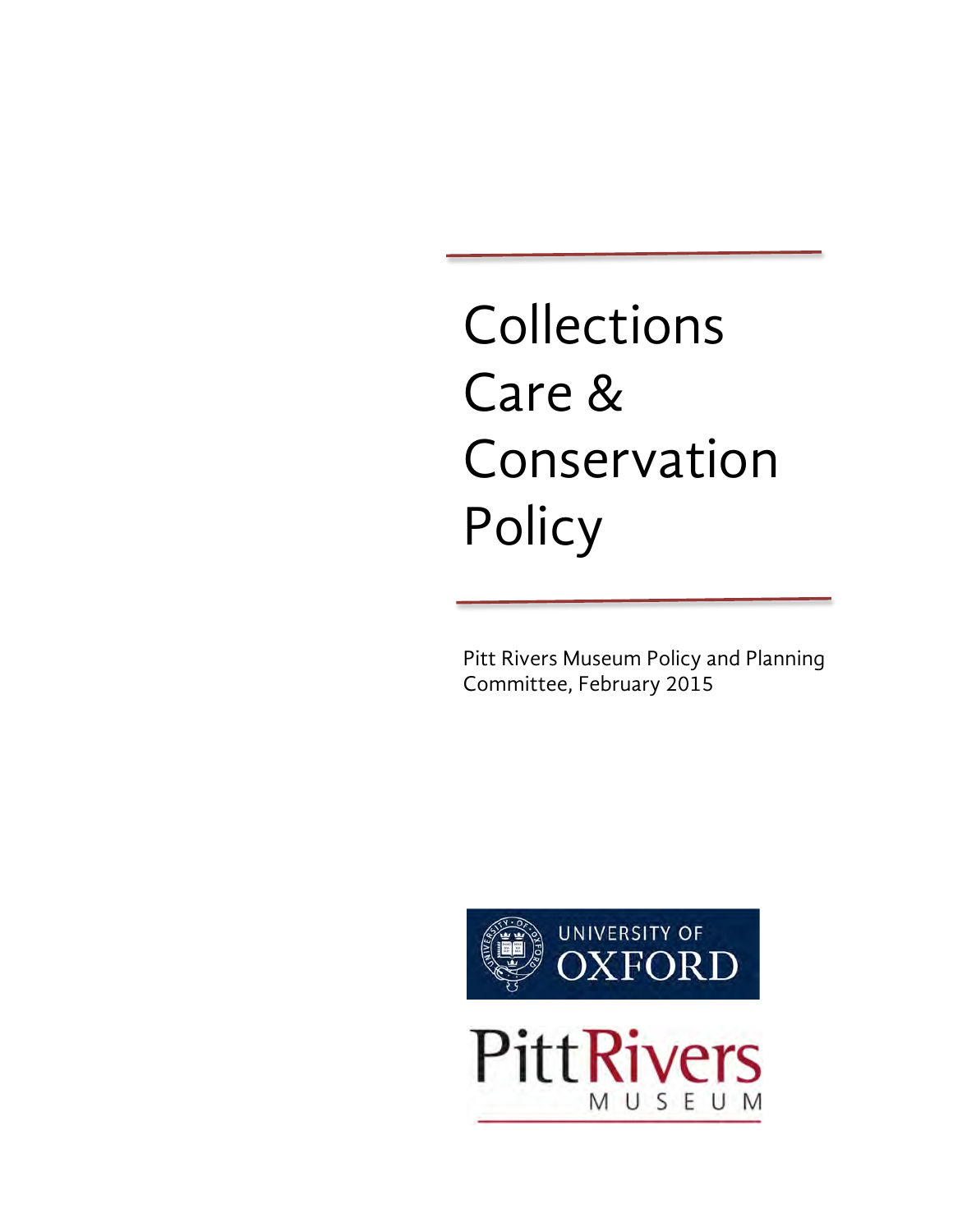#### Contents

| $\mathbf{1}$ | Introduction and statement of purpose                   | 3              |
|--------------|---------------------------------------------------------|----------------|
|              | 2 Long-term objectives                                  | $\overline{4}$ |
| 3            | Legal framework and standards for care                  | $\overline{4}$ |
|              | 4 Staffing, personal development, and knowledge sharing | 5              |
|              | 5 Preventive conservation                               | 5              |
|              | 6 Remedial conservation                                 | 6              |
|              | 7 Auditing and monitoring of collections                | 7              |
|              | 8 Use of Museum collections for research and loan       | 7              |
|              | 9 Museum security and emergency response                | 8              |
|              | 10 Policy publication and review procedure              | 9              |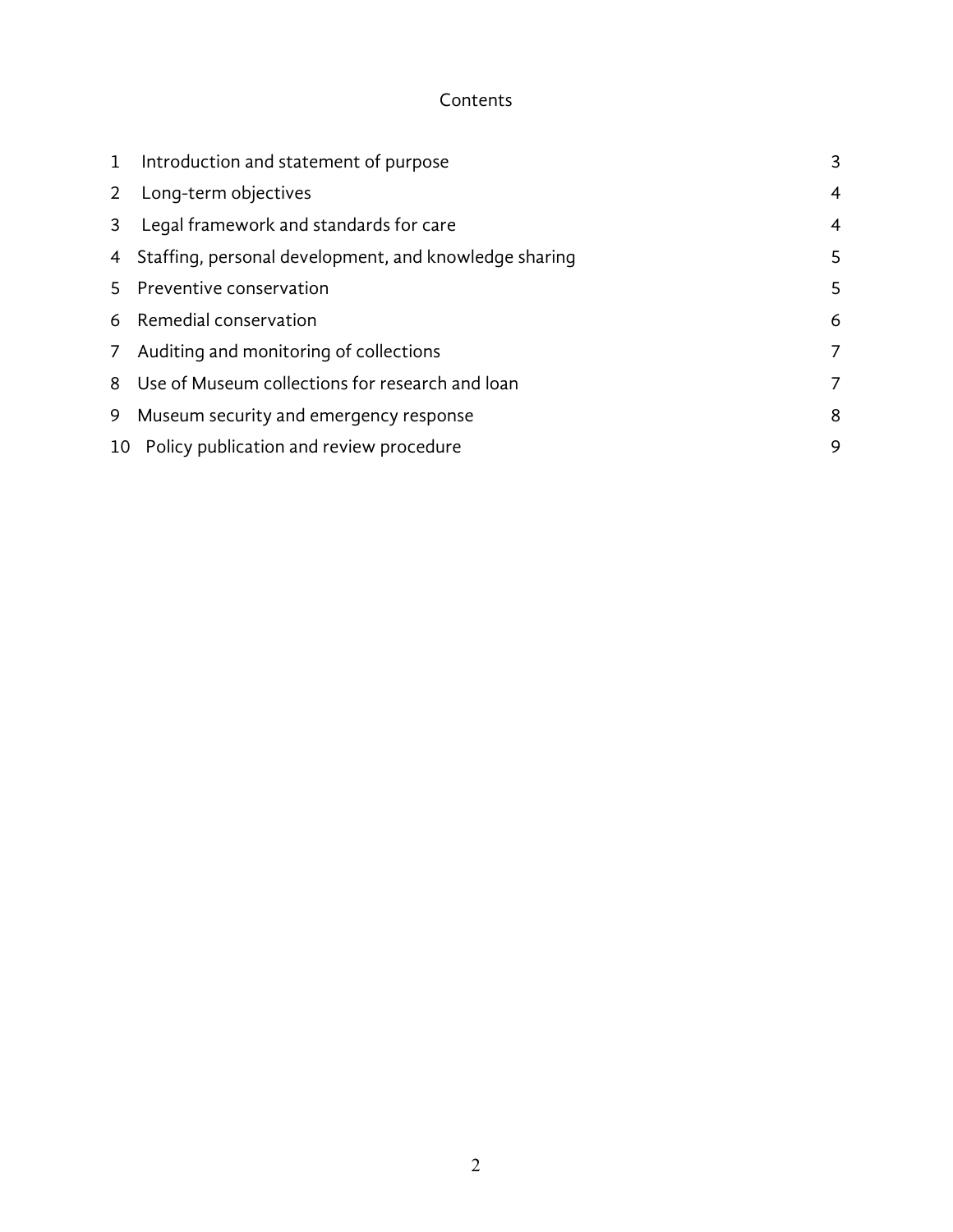#### **Collections Care and Conservation Policy Pitt Rivers Museum, University of Oxford**

Governing body: The Visitors of the Pitt Rivers Museum, University of Oxford. Date approved by governing body: 20 April 2015 (via circulation) Date at which policy is due for review: April 2020

#### **Mission**

"The Pitt Rivers Museum aspires to be the best university museum of anthropology and archaeology in the world, using its unique galleries as a focus for exemplary teaching and research and as an inspirational forum for the sharing of cultural knowledge amongst the widest possible public."

#### **1 Introduction and statement of purpose**

The Pitt Rivers Museum's collections underpin everything that it does. The Museum strives to preserve its collections in the best possible condition for its audiences today and for future generations. It does this through a combination of preventive and remedial conservation, and through high standards of collections management and security.

Experienced and qualified curatorial and conservation staff in the Collections and Conservation departments manage collections care and conservation.

Preventive conservation is the most effective means of preserving the diverse range of materials in the collections. The aim of preventive conservation is to minimize deterioration and damage by managing risks to the collection. Work on the collections by visiting researchers, members of indigenous communities and by other stakeholders, is facilitated by collections staff under the supervision of the Curators.

The monitoring of the Museum's environment (temperature, relative humidity, visible and ultra violet light), the Integrated Pest Management program and object handling guidance are carried out by conservators under the supervision of the Head of Conservation. The implementation of packing and storage improvements for the Museum's reserve collections is carried out by conservators and collections management staff under the supervision of the Head of Conservation and Heads of Collections. Remedial conservation treatments are required for some objects to stabilize them and improve their long-term preservation.

Housekeeping, building maintenance and security are conducted by both contracted external and Museum staff under the supervision of the Museum's Head of Operations and Technical Services. Maintenance of the museum building and its services is the responsibility of the University's Estates Services.

General use of the collections is guided by the Museum's Procedural Manual (2015), Access Policy (2015), Collections Development Policy (2015) and Documentation Policy (2015)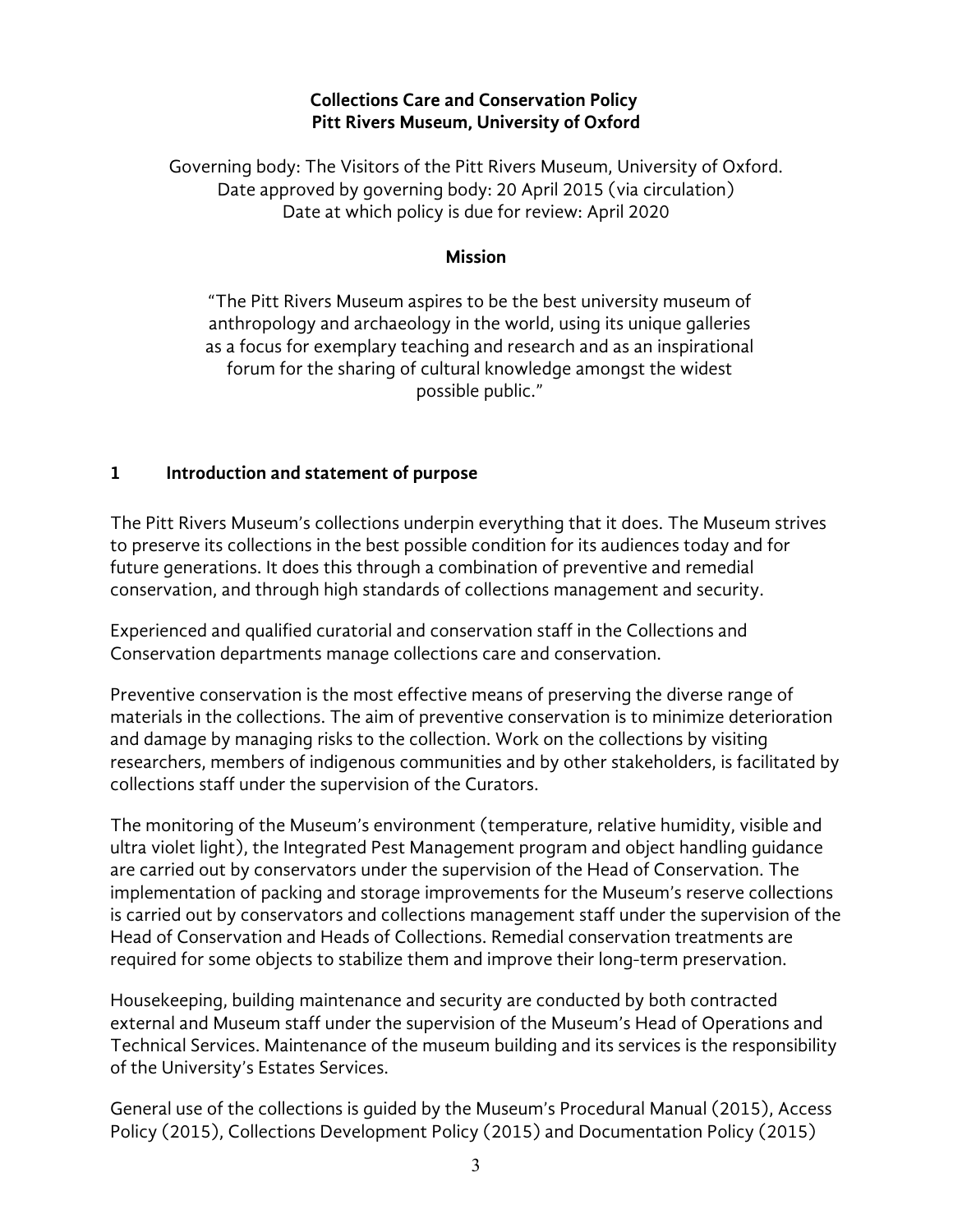and will take into account the conservation requirements of the material concerned. Emergency Planning, and the training of staff in disaster recovery procedures, are also vital to the care of the collections.

### **2 Long-term objectives**

2.1 The Museum aspires to apply the most up-to-date international standards of best practice to the care, collections management and conservation of its collections. The Museum will:

- continue to raise standards in the conservation, storage and display of collections, using the Collections Trust's Benchmarks in Collections Care for Museums, Libraries and Archives to periodically review progress
- collaborate with the University of Oxford's other museums in the planning of a new, off-site, research, conservation and storage facility, subject to the identification and provision by the University of an appropriate site
- develop fundraising opportunities in line with the collection's stewardship needs, with a view to increasing staff levels, upgrading documentation standards and accessibility, and caring for specific collections
- address backlogs in the documentation of collections according to the Museum's Documentation Backlog Plan (2015)
- transfer historical conservation treatment records to collections databases and upgrade online access to collections images and data
- develop the collections through acquisition and disposal according to the Museum's Collections Development Policy (2015), in order to maximise their value for research, life-long education and wider public enjoyment
- build staff knowledge, and share staff expertise with the wider museum community;
- build on collaborative relationships with various stakeholders, particularly originating communities
- continue to communicate collections care and conservation issues to various stakeholders

# **3 Legal framework and standards for care**

3.1 All care, conservation and use of human remains will conform to the *Policy on Human Remains held by the University of Oxford's Museums*, 2006<sup>1</sup> and the Department of Culture, Media and Sport (DCMS) *Guidance for the Care of Human Remains in Museums* (2005).

3.2 All radiation sources used for analysis of the collection will comply with the University's policy *Management of Work with Ionising Radiation at the University of Oxford2* and the Museum's Local Rules. All such work will be supervised by the Museum's Senior Radiation Protection Supervisor (SRPS) or Radiation Protection Supervisor (RPS), who will be advised by the University's Radiation Protection Officer (URPO).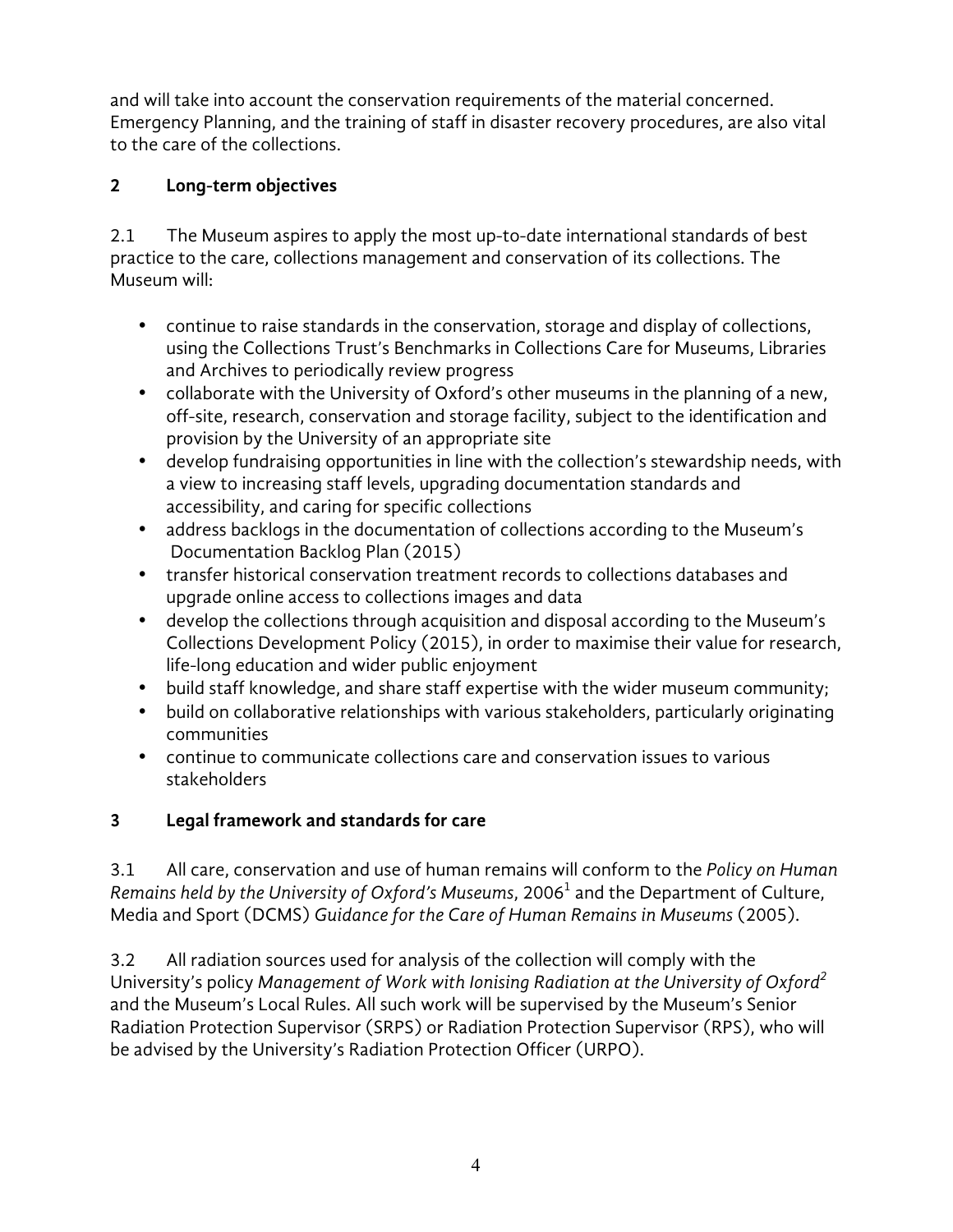3.3 The Museum will comply with all other relevant Health and Safety legislation, including, but not limited to, the Health and Safety at Work Act (1974) and Control of Substances Hazardous to Health (2002).

## **4 Staffing, personal development, and knowledge sharing**

4.1 The Museum will recruit trained and experienced conservation and curatorial staff to manage the Museum's collections.

4.2 New staff will receive appropriate induction training and supervision, and must comply with this Policy. The skills of all staff that work with collections will be developed through annual personal development reviews (PDR), continuing professional development (CPD) training such as attendance at seminars and conferences, and staff will be encouraged to publish research on the collections.

4.3 All new staff, volunteers, interns, students, visiting researchers, and others working with collections will be trained in health and safety matters, object handling, and be made aware of any risks associated with the collections, as well as receiving on-going supervision from conservation and collections staff.

4.4 All new curatorial staff will be trained in the use of the Museum's Procedural Manual for documentation and collections management and all new Conservation staff and student placements will be required to familiarize themselves with the contents of the Conservation Lab Manual.

4.4 The Museum will encourage the sharing of its staff expertise through the Oxford University Museum's Partnership, specialist group networks and other formal and informal means.

# **5 Preventive conservation**

5.1 The Museum will work with the University's Estates Services to ensure that all its buildings are well maintained, and any defects are remedied promptly. Any faults that threaten unacceptable environmental conditions, for example water leaks, will be remedied as a priority.

5.2 Monitoring of environmental conditions (temperature, relative humidity (RH), lux and ultraviolet radiation levels) in the Museum's buildings, will be undertaken by conservation staff, using regularly calibrated telemetric and stand-alone systems. Ongoing monitoring will take place, with results evaluated and acted upon.

5.3 Temperature and RH conditions will be managed using air handling and air conditioning equipment maintained by Estates Services, and buffered storage and microclimates as appropriate within the constraints of the Museum building and off-site facilities. Light levels will be managed through controllable lighting and the elimination of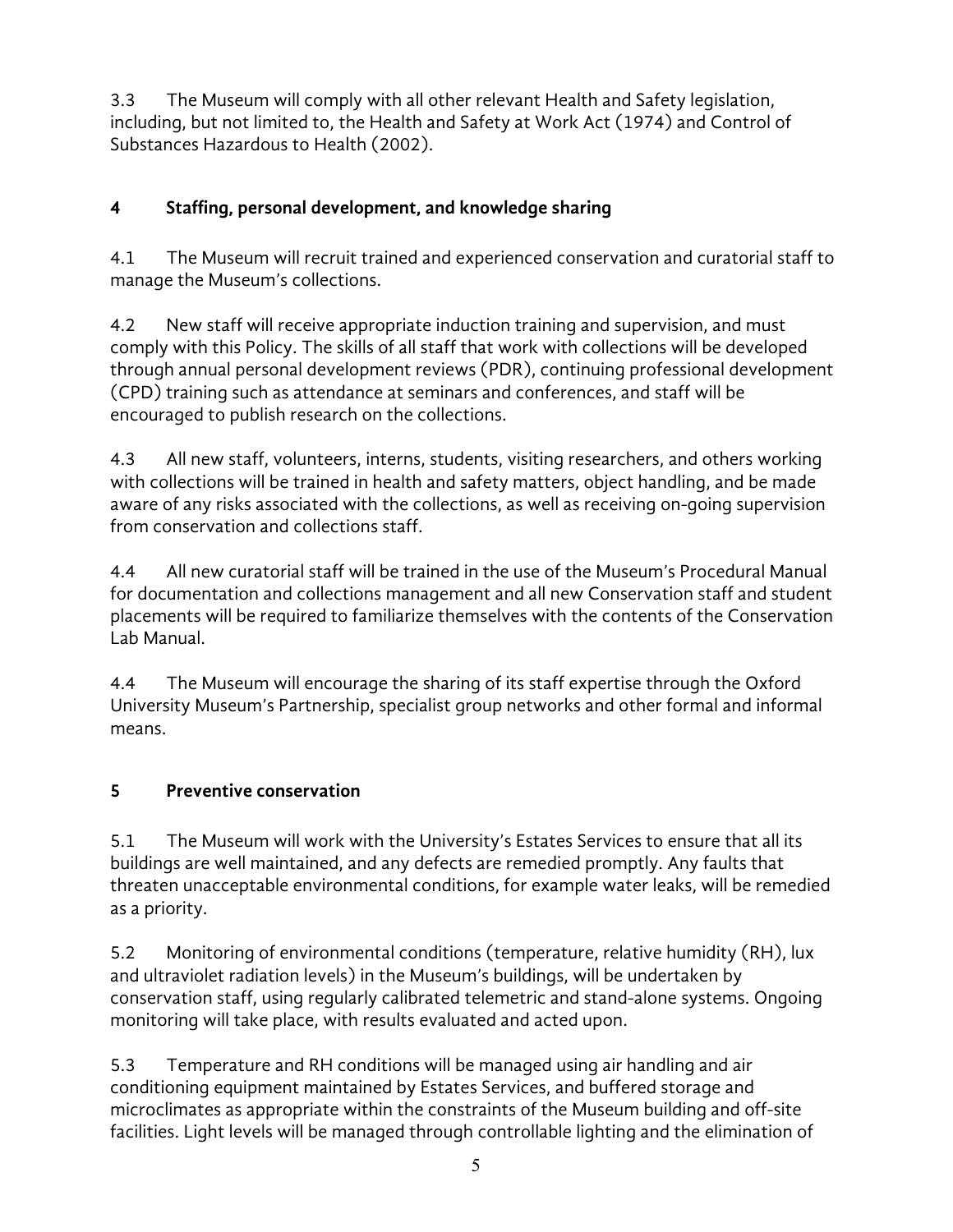natural light. The environmental needs of an object will be part of the evaluation for any kind of use.

5.4 The threat from pests is managed and minimized according to the Museum's Integrated Pest Management (IPM) program (see Conservation Lab Manual). Insect pests will be monitored using traps, spot-checks of high-risk zones, and the vigilance of all staff. Insect pest prevention will be maintained through good housekeeping, restriction of eating areas, removal of potential pest breeding spaces, and quarantine of incoming material. Infestations will be treated promptly by isolation, deep-freezing or manual cleaning as appropriate for the material, to be followed by regular checking. External contractors, under the direction of the Head of Conservation, will undertake the monitoring and control of rodent pests.

5.5 Handling of objects will be kept to a minimum, and staff and volunteers will be guided by the Museum's procedural document *Guidelines for Handling Objects* and given specialist training as necessary. Manual handling training will be provided by the University Safety Office via the Departmental Safety Officer for all staff involved in moving large or heavy items.

5.6 Damage to collections while in transit, whether within the Museum or from off-site facilities, will be mitigated by the packing methods employed by well-trained and equipped staff (see *Guidelines for Handling Objects*).

5.7 Good housekeeping, and the use of display cases or storage enclosures, will be used as methods to control dust levels. Cleaning routines in the Museum and off-site facilities will follow a strict rota and be carried out by contract cleaners under the supervision of the Head of Operations and Technical Services in consultation with the Head of Conservation. Collections on display will only be cleaned by, or under the supervision of, conservation staff.

5.8 Pollutants will be managed by the choice of materials used for packing objects in the reserve collection, new display cases, storage furniture, mounting methods and construction or finishing of areas containing museum collections.

5.9 Physical and chemical damage to collections will also be mitigated wherever possible by accurate identification of materials.

5.10 All display and storage of archival material will guided by BSI PD5454:2012 *Guide for the Storage and Exhibition of Archival Materials*. The display and storage of object collections will be guided by PAS 198:2012 *Specification for Managing Environmental Conditions for Cultural Collections*.

#### **6 Remedial conservation**

6.1 Remedial conservation will be carried out by qualified conservators, guided by the Institute of Conservation's (Icon) *Code of Conduct and Professional Standards* (2015) (see Conservation Lab Manual), and where practicable decisions will be made in consultation with relevant source communities and curators.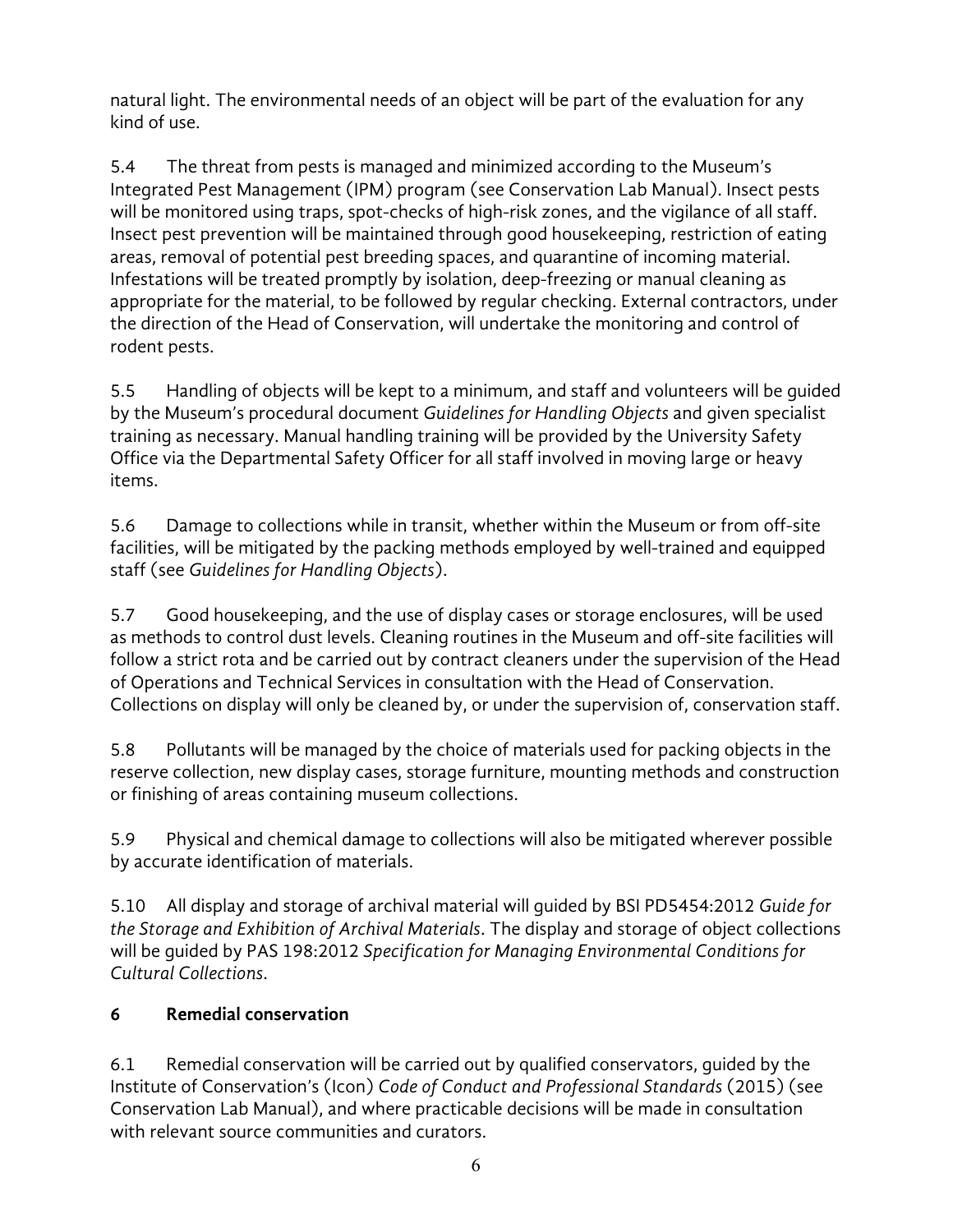6.2 Prior to any remedial conservation the object will be fully examined and a condition assessment made. Past treatment record cards, currently not available digitally, will also be consulted.

6.3 Remedial conservation treatments will involve the appropriate stabilization of objects rather than restoration. The principal of minimum intervention will be adhered to.

6.4 No object will be altered, nor material removed from it, without justification. When such removal or alteration is required, the object will first be documented in its original state and any removed material will be kept, labelled and filed.

6.5 All remedial treatments will be fully documented with a written and photographic record on the applicable collections management databases.

## **7 Auditing and monitoring of collections**

7.1 Accessioning of collections, locations indexing and movement recording is carried out according to SPECTRUM standards as outlined in the Museum's Documentation Policy (2015) and Procedural Manual for documentation and collections management. Future work on the Museum's documentation backlog is addressed in the Museum's Documentation Backlog Plan (2015).

7.2 Auditing of collections is carried out as required for access purposes and to answer external enquiries. Checks may also be requested by the University's auditors.

7.3 Monitoring of collections for problems relating to conservation and care is carried out systematically as part of IPM, via regular surveys of vulnerable material (such as collections containing cellulose nitrate), storage upgrade projects, and during the process of accessing the collections for research and answering enquiries.

7.4 Assigning condition assessments to objects is part of the induction process for new staff working with collections. These assessments form part of the permanent record kept whenever those objects are retrieved or physically seen.

7.5 Any decision to discard specimens which have lost all educational, scientific, historical and cultural value as a result of decomposition or other chemical instability, or which are deemed a health and safety hazard (see Collections Development Policy (2015)) will be made in accordance with the disposal procedures specified in the Museum's Collections Development Policy.

#### **8 Use of Museum collections for research and loan**

8.1 All acquisitions, sampling, exchange, transfer and disposals (including disposals due to irreparable decay or damage), will follow the Museum's Collections Development Policy (2015), Destructive Sampling Policy (2011) and Documentation Policy (2015).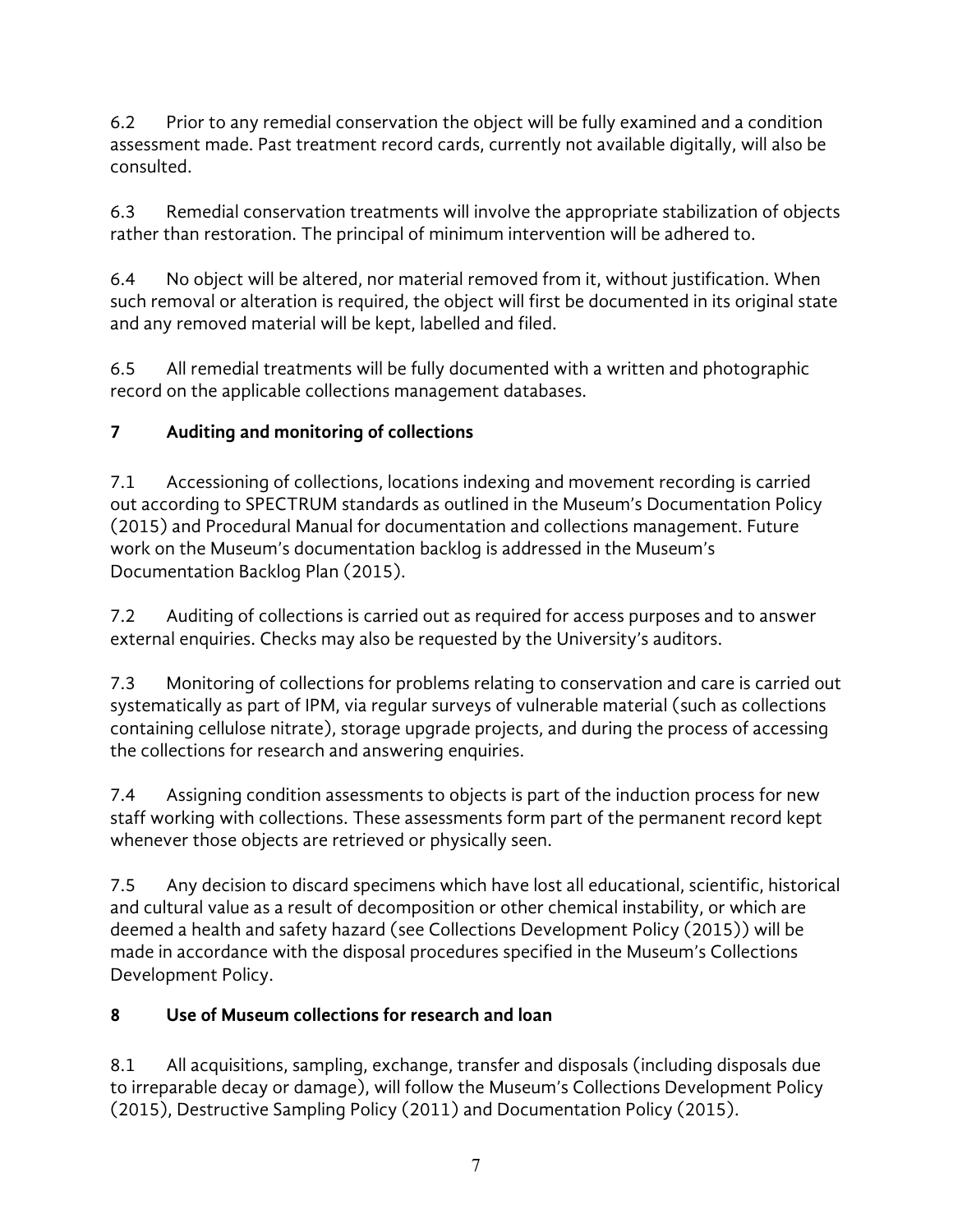8.2 All proposed uses of the collections in relation to research and loans will be balanced against their scientific, historical, cultural as well as insurance value, and decisions will be made by senior collections and conservation staff, taking advice from other subject specialists where necessary.

8.3 The Museum makes objects accessible for more than 400 research visits each year, largely managed by the Museum's Collections section. Researchers viewing artefacts are briefed by collections staff regarding appropriate handling and are asked to wear gloves to minimise risk to artefacts as well as to protect them from possible contact with toxins or pesticide residues. Such visits are supervised by collections staff at all times who assist with handling. Where deemed necessary, conservation staff may be asked to advise on or to assist with handling, either in preparation for a visit or during it. In exceptional circumstances, consideration may be given to source community visitors handling objects without gloves, if that enables a more meaningful reconnection with their cultural heritage.

8.4 Outgoing loans will be managed according to the Museum's Conditions for Loans signed by the borrower. In addition, a customised Loan Agreement is developed for each loan, specifying environmental conditions for individual artefacts, particular security needs, display requirements and insurance valuations. The Loan Agreement is signed by both parties. Loans between University departments will draw upon the University of Oxford's Academic Services and University Collections (ASUC) model loans agreement.

8.5 All incoming loans must be accompanied by a formal loan agreement between the Museum and loaning individual or institution, and will be treated according to that agreement. Condition assessments will be carried out by the Museum if not supplied by the loaning institution, and will be repeated when the loan is returned.

8.6 All objects agreed for loan (subject to meeting the Museum's loan conditions) will receive any necessary conservation treatment before they leave the Museum. Condition assessments, packing, packing instructions and the briefing of couriers on the packing and handling of the objects will be carried out by conservators, who will also advise on the suitability of mounting and display methods. Collections staff will carry out the administration of the loan.

#### **9 Museum security and emergency response**

9.1 Security of the Museum is supported by the University's Security Services. High standards will be maintained through management of access, keys, CCTV and the Museum's intruder alarm system. All security systems are maintained by companies with the appropriate accreditation. Security reviews are carried out at least every two years.

9.2 Security of collections is paramount. Display cases will be kept securely locked, and objects on open display monitored by trained front of house or security staff. Reserve collections are kept in locked and alarmed rooms with no unsupervised public access. Visitors to collections areas are supervised at all times. Any theft or unaccounted loss will be reported to the police.